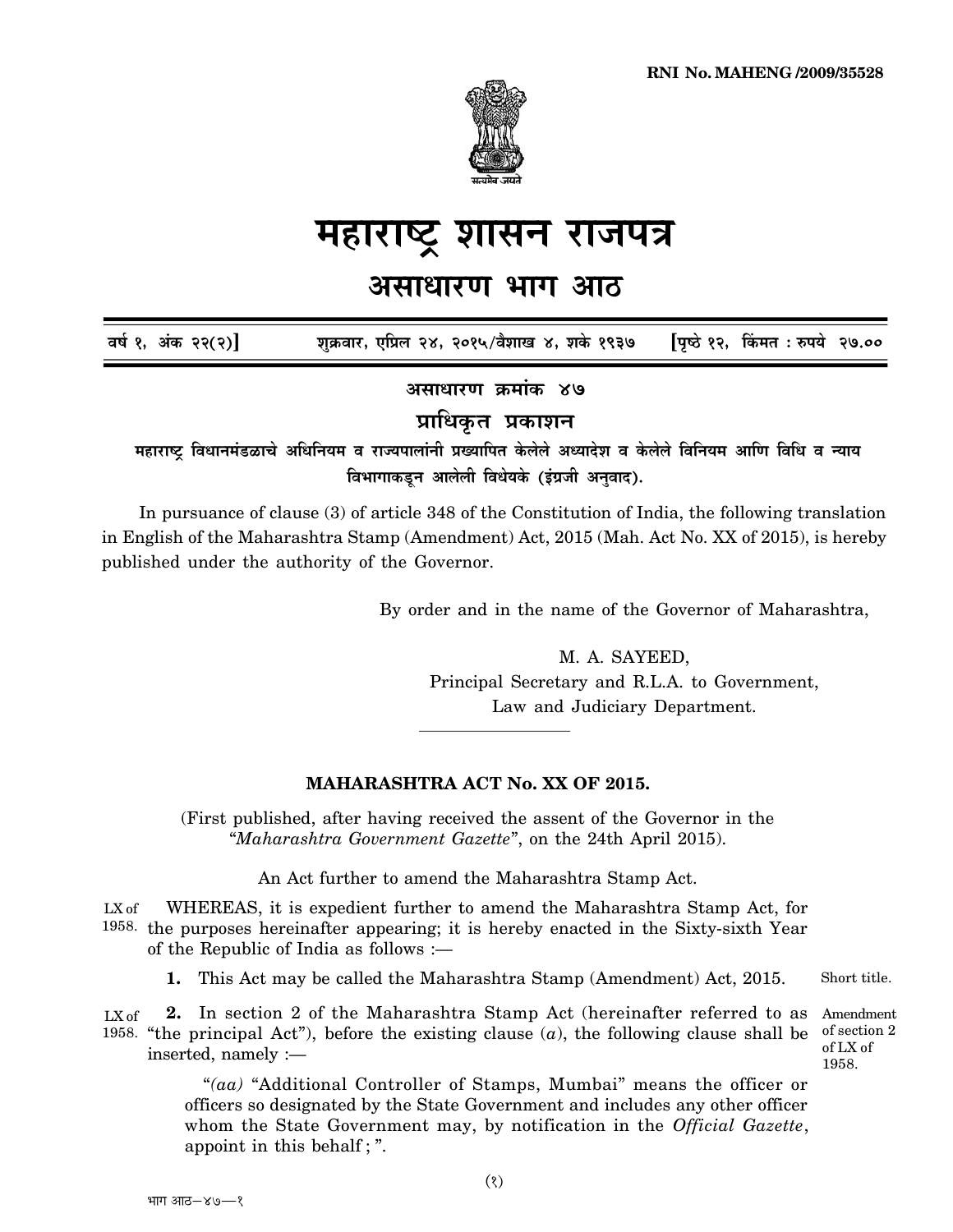**3.** In section 4 of the principal Act,— Amendment of section 4

*(a)* in sub-section *(1)*,-

*(i)* after the word "sale," the word "lease," shall be inserted ;

*(ii)* after the words "development agreement," where it occurs for the second time, the word "lease," shall be inserted ;

*(b)* in the marginal note, after the word "sale," the word "lease," shall be inserted.

**4.** In section 10 of the principal Act, after sub-section (*3*), the following sub-section shall be inserted, namely :— Amendment of section 10 of LX of

1958.

of LX of 1958.

> "(*3A*) The procedure to regulate the use of e-payment, through Government Receipt Accounting System (G.R.A.S.) (Virtual Treasury) for payment of duty shall be such as the Chief Controlling Revenue Authority may by an order determine.".

**5.** After section 10C of the principal Act, the following section shall be inserted, namely :— Insertion of section 10D in LX

of 1958.

Certain departments, organisatinstitutions etc., to stamp duty.

"**10D.** (*1*) Notwithstanding anything contained in this Act, the State Government may, by notification in the *Official Gazette*, direct that any State Government Department, institution of local self-Government, semi Government ions, organization, banking or non-banking financial institution or the body owned, controlled or substantially financed by the State Government or any class of them, <sub>ensure</sub> shall ensure that the proper duty is paid to the State Government through payment of Government Receipt Accounting System (G.R.A.S.) in respect of such instruments, as may be specified in the notification passing through their system or related to their functioning of which registration is not compulsory.

 (*2*) The Chief Controlling Revenue Authority shall authorise a person nominated by such Department or body, etc. as mentioned in sub-section (*1*) as a proper officer for defacing the challan and making the endorsement on such instruments.

(*3*) It shall be the duty of the proper officer so authorised under sub-section (*2*) to make an endorsement on the instruments after defacing the challan, as follows :—

| "Stamp duty of Rs. $\overline{\phantom{a}}$ |                                 | paid in *cash/by demand draft/by pay order/e-Challan, |  |      |                |  |
|---------------------------------------------|---------------------------------|-------------------------------------------------------|--|------|----------------|--|
|                                             | <i>vide</i> Receipt/Challan No. |                                                       |  | /GRN | N <sub>0</sub> |  |
| $\rm CIN$                                   | dated the                       |                                                       |  |      |                |  |

Seal of the office. Signature of the Officer.

\*Strike out whatever is not applicable.".

Amendment of section 30 of LX of 1958.

**6.** In section 30 of the principal Act,—

(*a*) in clause (*f*), the word "and" shall be deleted ;

(*b*) after clause  $(f)$ , the following clause shall be inserted, namely :—

"*(f-a)* in case of instruments of works contract as provided in Article 63 of SCHEDULE I, by the person receiving the contract;".

**7.** In section 31 of the principal Act, in sub-section *(4)*, in the proviso, for the word "double" the words "four times" shall be substituted. Amendment of section 31 of LX of 1958.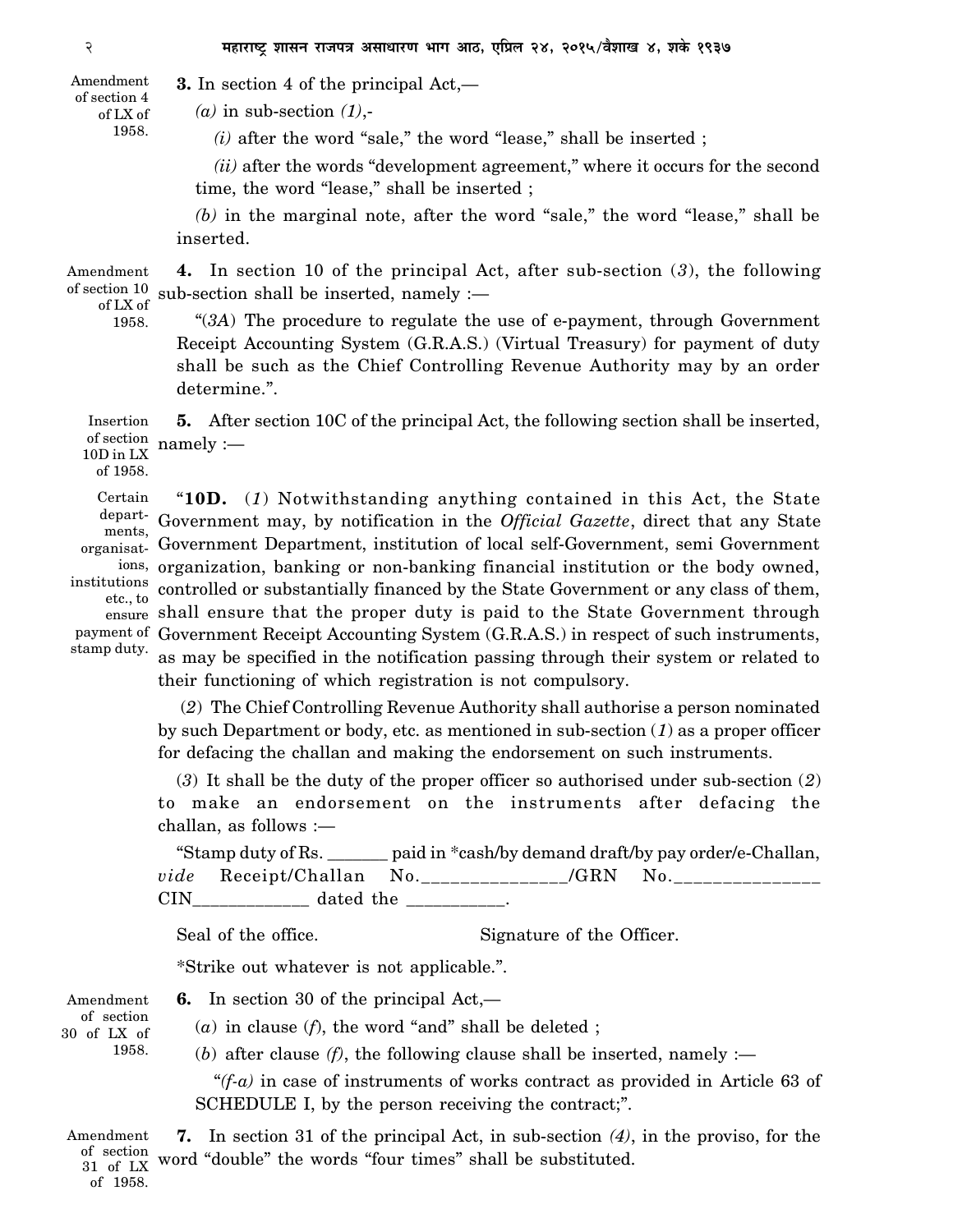**8.** In section 32A of the principal Act,—

 $(i)$  in sub-section  $(1)$ , after the words "by way of assignment" the following  $32A$  of LX portion shall be inserted, namely :—

"and also any other instruments mentioned in SCHEDULE I chargeable with duty on the basis of market value of the property";

*(ii)* in sub-section *(2)*, in the third proviso, for the word "double" the words "four times" shall be substituted;

 $(iii)$  in sub-section  $(4)$ ,—

 *(a)* the first and second provisos shall be deleted;

*(b)* in the third proviso, for the word "double" the words "four times" shall be substituted.

**9.** In section 32B of the principal Act,—

 $(i)$  in sub-section  $(1)$ , after the words "file an appeal against such order, to  $32B_{\text{off}}$  LX the" the words "Additional Controller of Stamps, Mumbai in respect of the of 1958. property, which is the subject matter of the instrument, is situated in Mumbai City and Mumbai Suburban Districts and in respect of the properties situated in the other parts to the" shall be inserted;

*(ii)* in sub-section *(2)*, after the words "against the order of the" the words "Additional Controller of Stamps, Mumbai or the" shall be inserted.

**10.** In section 34 of the principal Act, in the proviso, in clause *(a)*, in sub-clause Amendment  $(ii)$ , in the proviso, for the word "double" the words "four times" shall be substituted.  $\frac{1}{2}$  section 34 of LX

**11.** Section 38 of the principal Act shall be deleted.

**12.** In section 39 of the principal Act, in sub-section *(1)*, in sub-clause *(b)*, in the Amendment first proviso, for the word "double" the words "four times" shall be substituted. of section 39 of LX

**13.** In section 40 of the principal Act, after the words "hereinafter prescribed" Amendment the words "with the prior approval of the Additional Controller of Stamps, Mumbai for the areas in Mumbai City and Mumbai Suburban Districts and for the other areas the Deputy Inspector General of Registration and Deputy Controller of Stamps" shall be added. of section 40 of LX of 1958.

**14.** In section 48 of the principal Act, in sub-section *(1)*, for the proviso, the Amendment following proviso shall be substituted, namely : of section 48 of LX

XVI of 1908.

" Provided that, where an agreement to sale of immovable property on which of 1958. stamp duty is paid under Article 25 of the SCHEDULE I, is registered under the provisions of the Registration Act, 1908 and thereafter such agreement is cancelled by a registered cancellation deed for whatsoever reasons before taking the possession of the property which is the subject matter of such agreement, within a period of five years from the date of execution of the agreement to sale, then the application for relief may be made within a period of six months from the date of registration of cancellation deed.".

**15.** In section 52A of the principal Act,—

 $(a)$  in sub-section  $(1)$ , for the words "one lakh" the words 'five lakhs" shall be 52A of LX substituted;

Amendment of section

Amendment of section

of 1958. Deletion of section 38 of LX of 1958.

of 1958.

Amendment of section of 1958.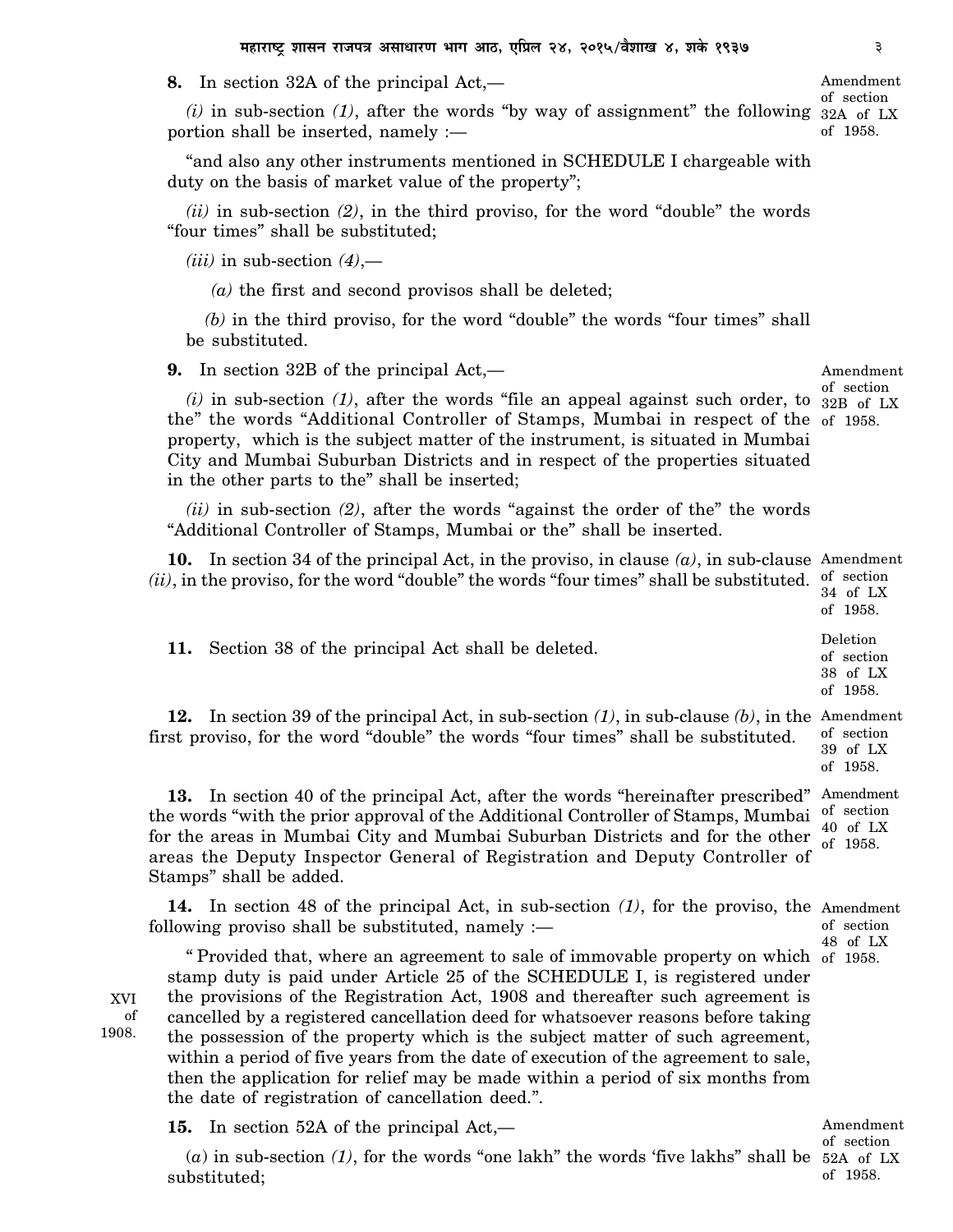(*b*) in sub-section *(2),* for the words "ten lakhs" at both the places where they occur, the words "twenty lakhs" shall be substituted.

**16.** After section 67 of principal Act, the following section shall be inserted, <sup>of</sup> namely :— Insertion

section 67A in LX of 1958.

Obligation to furnish information.

**"67A.** (*1*) Any such individual, institution, organisation, company or a body responsible for creating, executing, maintaining, recording, verifying an instrument chargeable with duty as may be notified by the State Government in the *Official Gazette*, shall, when called upon by any officer specifically authorised by the Chief Controlling Revenue Authority in this behalf, furnish information in the form and within the time limit specified by the Chief Controlling Revenue Authority.

(*2*) Any such individual, institution, organisation, company or a body responsible to furnish the information under sub-section (*1*) fails to furnish the same within the specified time, the Chief Controlling Revenue Authority or any other officer authorised by him in this behalf, direct such defaulter to pay by way of penalty, a sum not less than rupees five hundred but which may extend to rupees ten thousand for each failure.".

**17.** For section 68 of the principal Act, the following section shall be substituted, namely :— Substitution of section 68 of LX

Powers to inspect and call for

of 1958.

**"68.** Any officer not below the rank of Collector having sufficient reason to believe that, it is necessary to inspect or call for any registers, books, records including a diskette, magnetic cartridge tape, CD-ROM or any other computer readable media or any electronic record mentioned under clause *(t)* of sub-section *(1)* of section 2 of the Information Technology Act, 2000, papers, documents, instruments or proceedings which may lead to the discovery of any fraud or omission in relation to any duty, shall, at all reasonable times may himself or through any officer authorised by him in this behalf, who shall be not below the rank of *Gazetted* Group–B officer or Sub-Registrar, Grade-I appointed under the XVI Registration Act, 1908 or Inspector of Stamps, enter in any premises and inspect the same in the custody of any person, office, firm or any other entity and take such notes and extracts as he may deem necessary, without payment of any fee or charge, and if necessary, seize and impound only the chargeable documents as per the provisions of section 33 ". information. 21 of 2000. of 1908.

**18.** After section 68 of the principal Act, the following section shall be inserted, of section namely :-Insertion

68A in LX of 1958.

**"68A.** If any person prevents or obstructs entry of any officer authorised under <sup>or</sup> section 68 or fails to give any reasonable assistance to him, he shall, on conviction, be punished with imprisonment for a term which shall not be less than one month, but which may extend to six months and with fine which may extend to rupees officer to be an five thousand.". Prevention obstruction of an offence.

**19.** In section 72 of the principal Act,—  $(i)$  in clause  $(a)$  the word "and" shall be deleted;  $(iii)$  after clause  $(a)$ , the following clause shall be inserted, namely :— Amendment of section 72 of LX of 1958.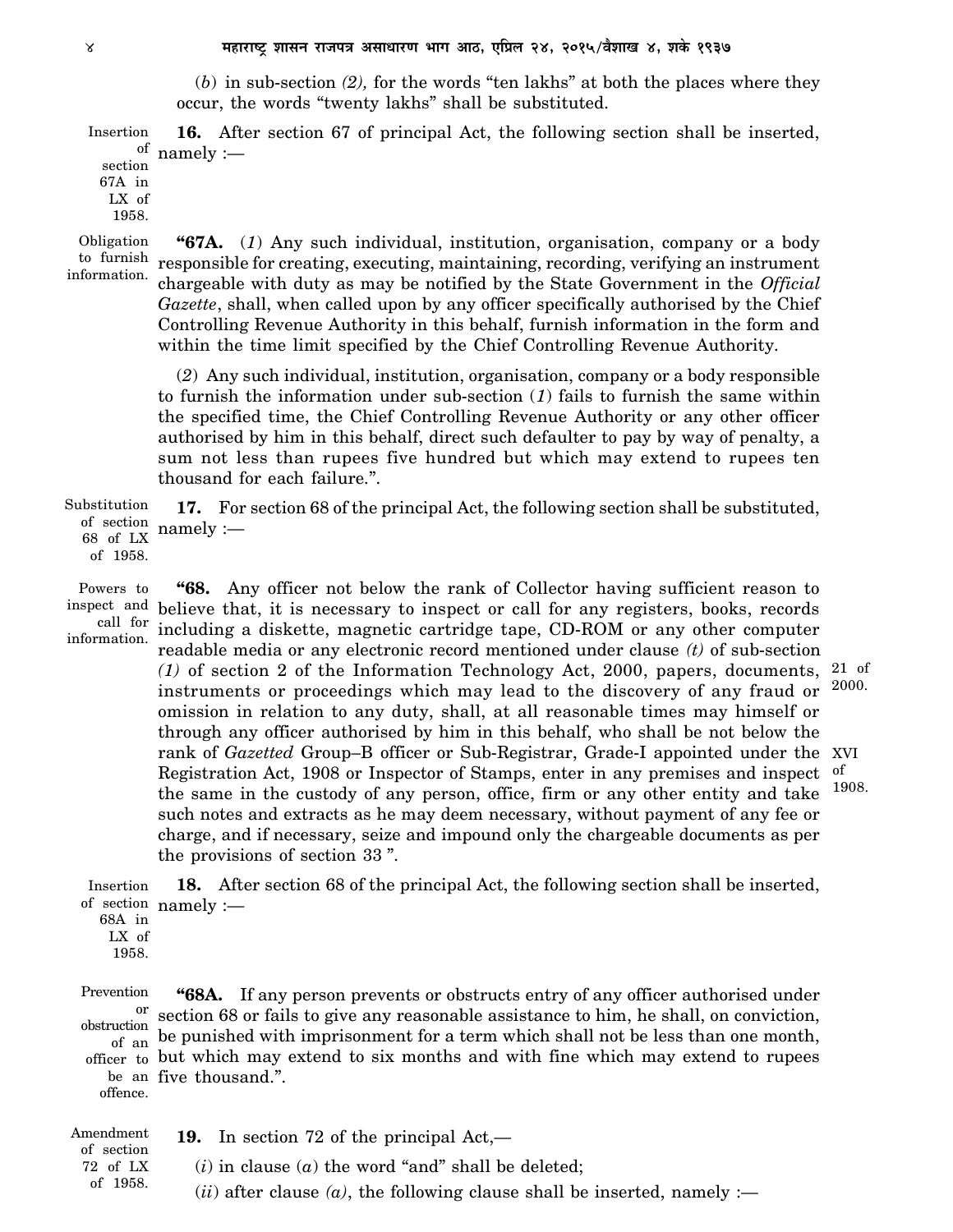"*(a-a)* powers conferred on it by clause *(b)* of section 9, to the Additional Controller of Stamps, Mumbai or any other officer; and.".

**20.** In SCHEDULE I to the principal Act,-

(*1*) in Article 1,-

 $(A)$  in clause  $(1)$ , in sub-clause  $(d)$ , in column 2, for the words "One rupee  $\overline{L}X$  of subject to a maximum of one hundred rupees" the figures and words "0.01 per 1958. cent. of the amount or value of such debt" shall be substituted; LE I of

(*B*) in clause (*2*), in column 2, for the words "One rupee for every rupees one hundred or part thereof" the words "One per cent." shall be substituted;

(*2*) for Article 2, the following Article shall be substituted, namely:-

| "2. ADMINISTRATION BOND including a bond<br>Five hundred     |  |
|--------------------------------------------------------------|--|
| given under section 6 of the Government Savings<br>rupees."; |  |
| Banks Act, 1873 or the Indian Succession Act, 1925.          |  |

1873. XXXIX of 1925.

V of

(*3*) in Article 3, in column 2, for the words "Two hundred rupees" the words "One thousand rupees" shall be substituted;

(*4*) in Article 5,-

(*A*) in clause *(g-d)*-

(*I*) in sub-clause *(i)*,-

(*a*) in entry (*A*), in column 2, for the words and figures "The same duty as is payable under Article 60" the words and figures "The same duty as is payable under Article 36 *(iv)*" shall be substituted;

(*b*) in entry *(B)*,-

(*i*) in sub-entry *(1)*, in column 2, for the words "Two hundred rupees" the words "Two hundred rupees or an amount equal to 5 per cent. of the amount of consideration, whichever is higher" shall be substituted;

(*ii*) in sub-entry *(2)*, in column 2, for the words and figures "The same duty as is payable under Article 60" the words and figures "The same duty as is payable under Article 36 *(iv)*" shall be substituted;

(*II*) in sub-clause *(ii)*,-

(*i*) in entry *(A)*, in column 2, for the words and figures "The same duty as is payable under Article 60" the words and figures "The same duty as is payable under Article 36 *(iv)*" shall be substituted;

(*ii*) in entry *(B)*,-

(*a*) in sub-entry *(1)*, in column 2, for the words "One hundred rupees" the words and figures "One hundred rupees or an amount equal to 5 per cent. of the amount of consideration, whichever is higher" shall be substituted;

(*b*) in sub-entry *(2)*, in column 2, for the words and figures "The same duty as is payable under Article 60" the words and figures "The same duty as is payable under Article 36 *(iv)*" shall be substituted;

(*III*) in sub-clause *(iii)*,-

(*a*) in entry *(A*), in column 2, for the words and figures "The same duty as is payable under Article 60" the words and figures "The same duty as is payable under Article 36 *(iv)*" shall be substituted;

Amendment

SCHEDU-

of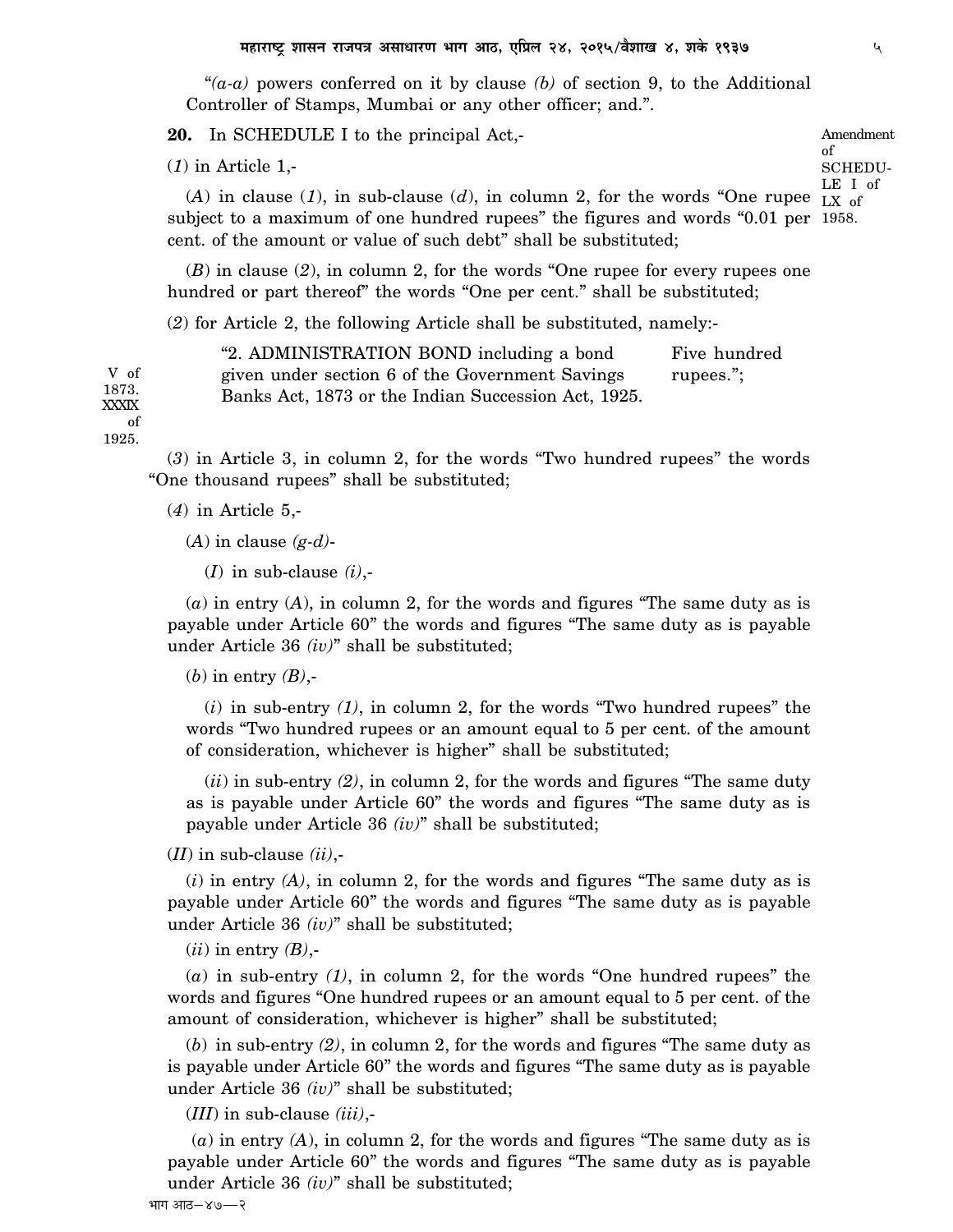(*b*) in entry *(B)*,-

(*i*) in sub-entry *(1)*, in column 2, for the words "Fifty rupees" the words and figures "Fifty rupees or an amount equal to 5 per cent. of the amount of consideration, whichever is higher" shall be substituted;

(*ii*) in sub-entry *(2)*, in column 2, for the words and figures "The same duty as is payable under Article 60" the words and figures "The same duty as is payable under Article 36 *(iv)*" shall be substituted;

*(B)* in clause *(h)*, in sub-clause *(A)*,-

 $(i)$  in entry  $(i)$ ,-

(*I*) in sub-entry *(a)*, in column 2, for the words and figures "Two rupees and fifty *paise* for every rupees 1,000 or part thereof on" the figures and words "0.25 per cent. of" shall be substituted;

(*II*) in sub-entry *(b)*, in column 2, for the words and figures "Five rupees for every rupees 1,000 or part thereof on" the figures and words "0.5 per cent. of" shall be substituted;

 $(ii)$  in entry  $(ii)$ ,-

(*I*) in sub-entry *(a)*, in column 2, for the words and figures "Two rupees and fifty *paise* for every rupees 1,000 or part thereof on " the figures and words "0.25 per cent. of" shall be substituted;

(*II*) in sub-entry *(b)*, in column 2, for the words and figures "Five rupees for every rupees 1,000 or part thereof on" the figures and words "0.5 per cent. of" shall be substituted;

(*iii*) in entry *(iii)*,-

 $(I)$  in sub-entry  $(a)$ , in column 2, for the words and figures "Two rupees and fifty *paise* for every rupees 1,000 or part thereof on" the figures and words "0.25 per cent. of" shall be substituted;

(*II*) in sub-entry *(b)*, in column 2, for the words and figures "Five rupees for every rupees 1,000 or part thereof on" the figures and words "0.5 per cent. of" shall be substituted;

 $(iv)$  in entry  $(iv)$ ,-

(*i*) in sub-entry *(a)*, in column 2, for the words and figures "One rupee for every rupees 1,000 or part thereof on" the figures and words "0.1 per cent. of" shall be substituted;

 $(iii)$  in sub-entry  $(b)$ , in column 2, for the words and figures "Two rupees for every rupees 1,000 or part thereof on" the figures and words "0.2 per cent. of" shall be substituted;

(*v*) in entry *(v)*,-

(*I*) in sub-entry *(a)*, in column 2, for the words and figures "Two rupees and fifty *paise* for every rupees 1,000 or part thereof on" the figures and words "0.25 per cent. of" shall be substituted;

(*II*) in sub-entry *(b)*, in column 2, for the words and figures "Five rupees for every rupees 1,000 or part thereof on " the figures and words "0.5 per cent. of" shall be substituted;

 $(vi)$  in entry  $(vi)$ ,-

(*i*) in sub-entry *(a)*, in column 2, for the words and figures "One rupee for every rupees 1,000 or part thereof on" the figures and words "0.1 per cent. of" shall be substituted;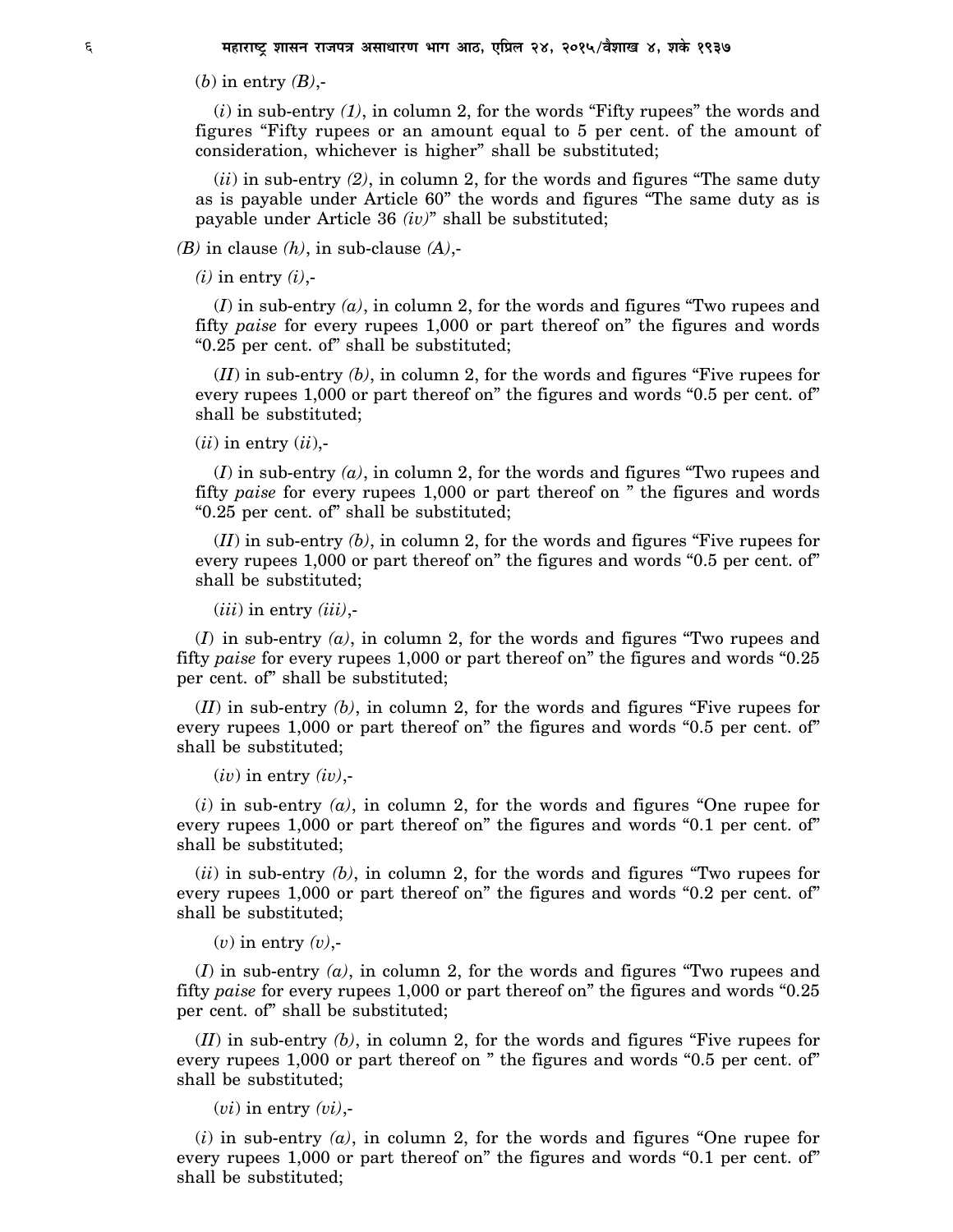(*II*) in sub-entry *(b)*, in column 2, for the words and figures "Two rupees for every rupees 1,000 or part thereof on" the words and figures "0.2 per cent. of" shall be substituted;

(*5*) in Article 6,-

*(A)* in clause *(1)*,-

(*i*) in sub-clause *(a)*, in column 2, for the words "One rupee for every one thousand or part thereof for" the figures and words "0.1 per cent. of" shall be substituted;

(*ii*) in sub-clause *(b),* in column 2, for the words and figures "Two rupees for every 1000 or part thereof, for" the words and figures "0.2 per cent. of" shall be substituted;

(*B*) in clause *(2)*,-

(*i*) in sub-clause *(a)*, in column 2, for the words "One rupee for every one thousand or part thereof for" the figures and words "0.1 per cent. of" shall be substituted;

(*ii*) in sub-clause *(b),* in column 2, for the words and figures "Two rupees for every 1000 or part thereof, for" the figures and words "0.2 per cent. of" shall be substituted;

(*iii*) after *Explanation I*, the following *Explanation* shall be inserted, namely:-

"*Explanation II*.- For the purposes of this Article, any new instrument executed for additional loan or extension of previous loan shall be treated as a fresh instrument and chargeable with the duty to the extent of additional amount being secured or disbursed or sanctioned.";

(*6*) in Article 7, -

 $(i)$  in clause  $(a)$ , in column 2, for the words "One hundred rupees" the words "One thousand rupees" shall be substituted;

 $(iii)$  in clause  $(b)$ , in column 2, for the words "Two hundred and fifty rupees" the words "One thousand rupees" shall be substituted;

(*7*) in Article 8, in column 2, for the words, brackets and figures "Same duty as per Bond (Article 13) subject to maximum of one hundred rupees" the words "One hundred rupees" shall be substituted;

(*8*) in Article 10, in column 2, for the words and figures "One thousand rupees for every rupees 5,00,000 or part thereof," the figures and words "0.2 per cent. on share capital or increased share capital, as the case may be" shall be substituted;

(*9*) for Article 12, the following Article shall be substituted, namely:-

"**12.** AWARD, that is to say, any decision in writing Five hundred by an arbitrator or umpire, on a reference made rupees."; otherwise than by an order of the Court in the course of a suit, being an award made as a result of a written agreement to submit present or future differences to Arbitration but not being an award directing partition.

(*10*) in Article 13,—

(*a*) in column 1, the words "for every rupees five hundred or part thereof" shall be deleted;

(*b*) in column 2, for the words "Five rupees, subject to a minimum of rupees one hundred" the words "One per cent. of amount of Bond, subject to a minimum of rupees five hundred" shall be substituted;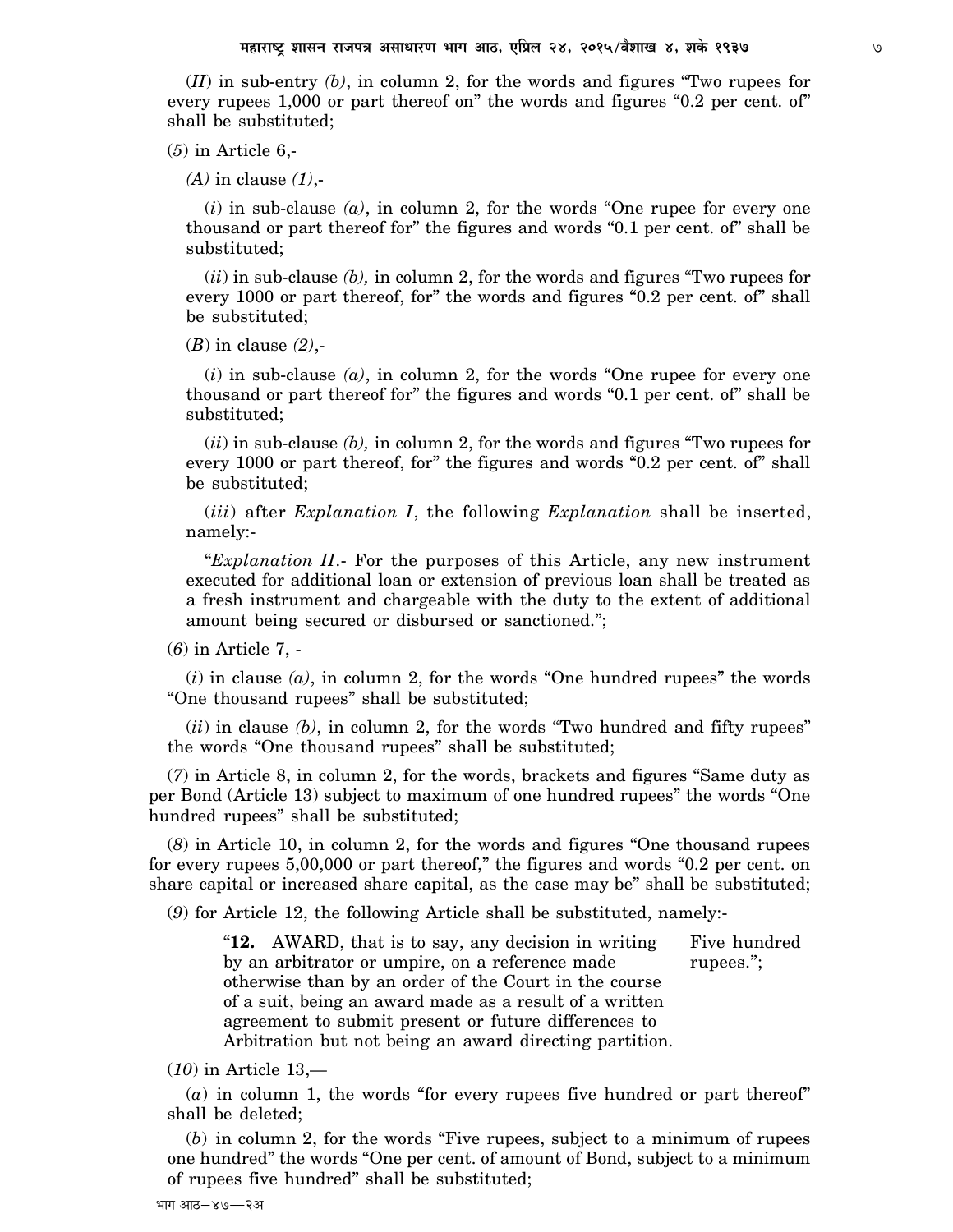(*11*) in Article 14, in column 2, for the words and figures "Same duty as a Bond (Article 13) for the same amount" the figures and words "One per cent. of the amount of Bond, subject to a minimum of rupees five hundred" shall be substituted;

(*12*) in Article 15, in column 2, for the words "One hundred rupees" the words "Five hundred rupees" shall be substituted;

(*13*) in Article 17, in column 2, for the words "One rupee for every one thousand rupees or a part thereof," the figures and words "0.1 per cent." shall be substituted;

(*14*) in Article 18, in column 2, for the words "One hundred rupees" the word "Five hundred rupees" shall be substituted;

(*15*) in Article 24, in column 2, for the words "Two hundred rupees" the words "Five hundred rupees" shall be substituted;

 $(16)$  in Article 25, for clause  $(a)$ , the following clause shall be substituted, namely:-

| "( <i>a</i> ) if relating to movable property | 3 per cent.         |
|-----------------------------------------------|---------------------|
|                                               | of the market value |
|                                               | of the property.";  |

(*17*) for Article 28, the following Article shall be substituted, namely:-

**28.** CUSTOMS BOND OR EXCISE BOND, Five hundred that is to say, any bond given pursuant to the rupees."; that is to say, any bond given pursuant to the provisions of any law for the time being in force or to the directions of any officer of Custom or Excise for, or in respect of, any of the duties of Customs or Excise or for preventing frauds or evasions thereof or for any other matter or thing relating thereto.

(*18*) in Article 34, in column 2, after the existing proviso, the following proviso shall be added, namely:-

"Provided further that, if the residential and agricultural property is gifted to husband, wife, son, daughter, grandson, grand-daughter, wife of decesed son, the amount of duty chargeable shall be rupees two hundred.";

(*19*) in Article 35, in column 2, for the words "Two hundred rupees" the words "Five hundred rupees" shall be substituted;

(*20*) in Article 39, -

 $(i)$  in clause  $(a)$ , in column 2, for the words "Two hundred rupees" the words "One thousand rupees" shall be substituted;

 $(ii)$  in clause  $(b)$ , in column 2, for the portion beginning with the words "The same duty" and ending with the words "share capital of the company" the figures and words "0.2 per cent. according to the share capital of the company, subject to minimum of rupees one thousand and maximum of rupees 50,00,000" shall be substituted;

(*21*) in Article 40, -

(*i*) in clause (*b*), in column 2, for the words "Five rupees for every one thousand or part thereof for" the figures and words "0.5 per cent. of" shall be substituted;

(*ii*) in clause (*c*), in column 2, for the words and figures "The same duty as a Bond (Article 13) for the amount secured, subject to a maximum of rupees two hundred" the words "Five hundred rupees" shall be substituted;

(*22*) in Article 45,-

(*i*) in clause (*a*),-

(*A*) in column 1, the words, letters and figures "for every Rs.1,000 or part thereof" shall be deleted;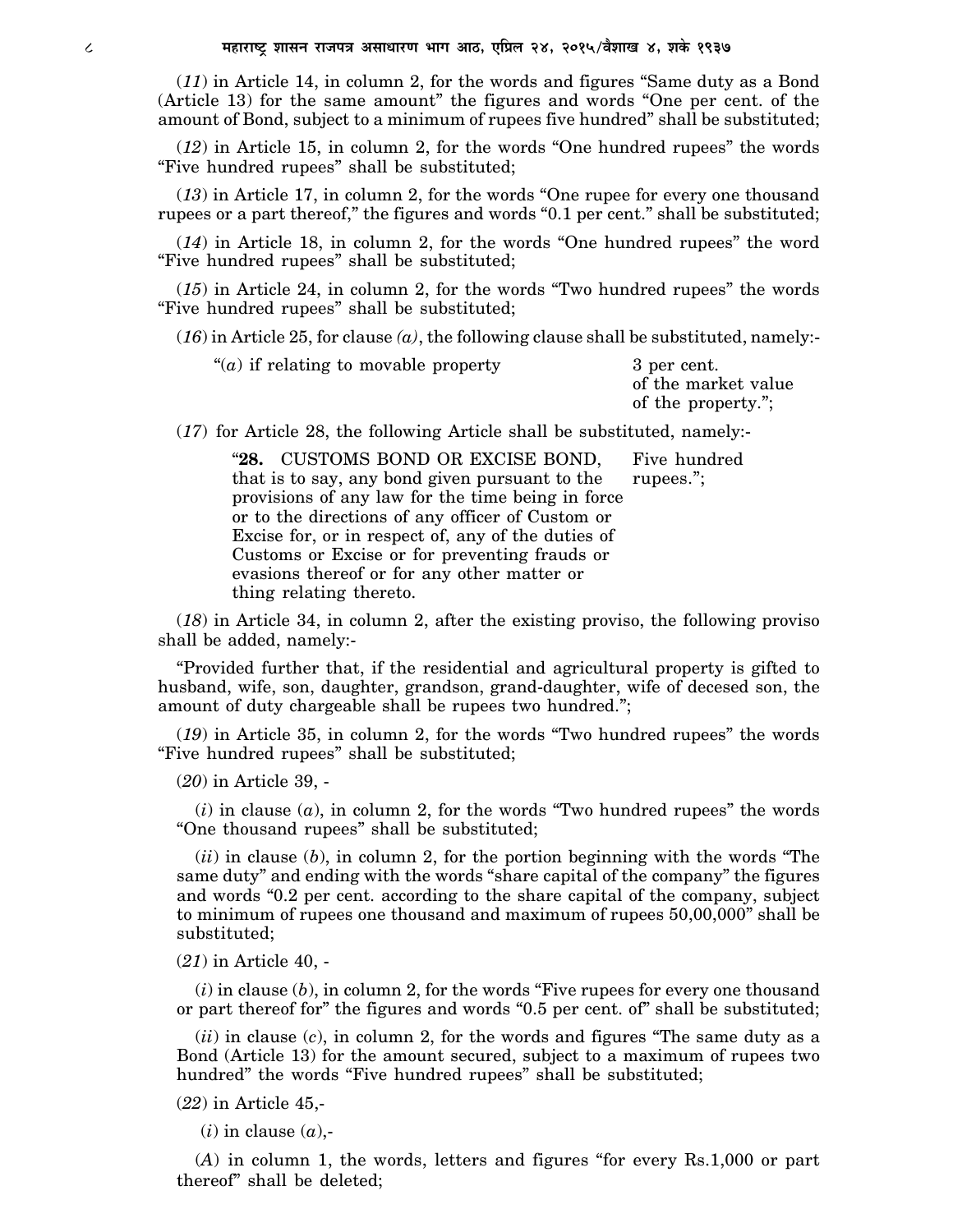(*B*) in column 2, for the words "Ten rupees" the words "One per cent. of amount of payment under order" shall be substituted;

 $(iii)$  for clause (*b*), the following clause shall be substituted, namely :-

" $(b)$  where payable at more than one year Two per cent. of amount after date or sight.  $\qquad \qquad$  of payment under order.";

(*23*) in article 46, in column 2, for the words "Rupees Ten for every rupees five hundred or part thereof" the words "Two per cent." shall be substituted;

(*24*) for Article 47, the following Article shall be substituted, namely:-

"**47.** PARTNERSHIP—

| $(1)$ Instrument of any partnership inclusive<br>of, Limited Liability Partnership and Joint<br>Venture to run a business, earn profits and<br>to share profits, whether in cash or in kind-                                               |                                                                                                                                                                                                                                    |
|--------------------------------------------------------------------------------------------------------------------------------------------------------------------------------------------------------------------------------------------|------------------------------------------------------------------------------------------------------------------------------------------------------------------------------------------------------------------------------------|
| $(a)$ where there is no share of contribution<br>in partnership, or where such share<br>contribution brought in by way of cash does<br>not exceeds 50,000.                                                                                 | Five hundred rupees.                                                                                                                                                                                                               |
| $(b)$ where such share contribution brought<br>in by way of cash is in excess of rupees<br>50,000.                                                                                                                                         | One per cent. of the<br>amount of share contri-<br>bution subject to<br>maximum of rupees<br>fifteen thousand.                                                                                                                     |
| $(c)$ where such share contribution is brought<br>in by way of property, excluding cash.                                                                                                                                                   | The same duty as is<br>leviable on a<br>Conveyance under<br>clause $(a)$ , $(b)$ or $(c)$ , as<br>the case may be, of<br>Article 25, on the<br>market value of such<br>property.                                                   |
| $(2)$ Dissolution of partnership or retirement of<br>partner inclusive of, Limited Liability<br>Partnership and Joint Venture to run a<br>business, earn profits and to share profits,<br>whether in cash or in kind-                      |                                                                                                                                                                                                                                    |
| $(a)$ where on dissolution of the partnership<br>or on retirement of a partner any property<br>is taken as his share by a partner other than<br>a partner who brought in that property as<br>his share of contribution in the partnership. | The same duty as is<br>leviable on a<br>Conveyance under<br>clause<br>$(a)$ , $(b)$ or $(c)$ , as the<br>case may be, of Article<br>25, on the market value<br>of such property,<br>subject to a minimum of<br>rupees one hundred. |
| $(b)$ in any other case                                                                                                                                                                                                                    | Five hundred rupees.";                                                                                                                                                                                                             |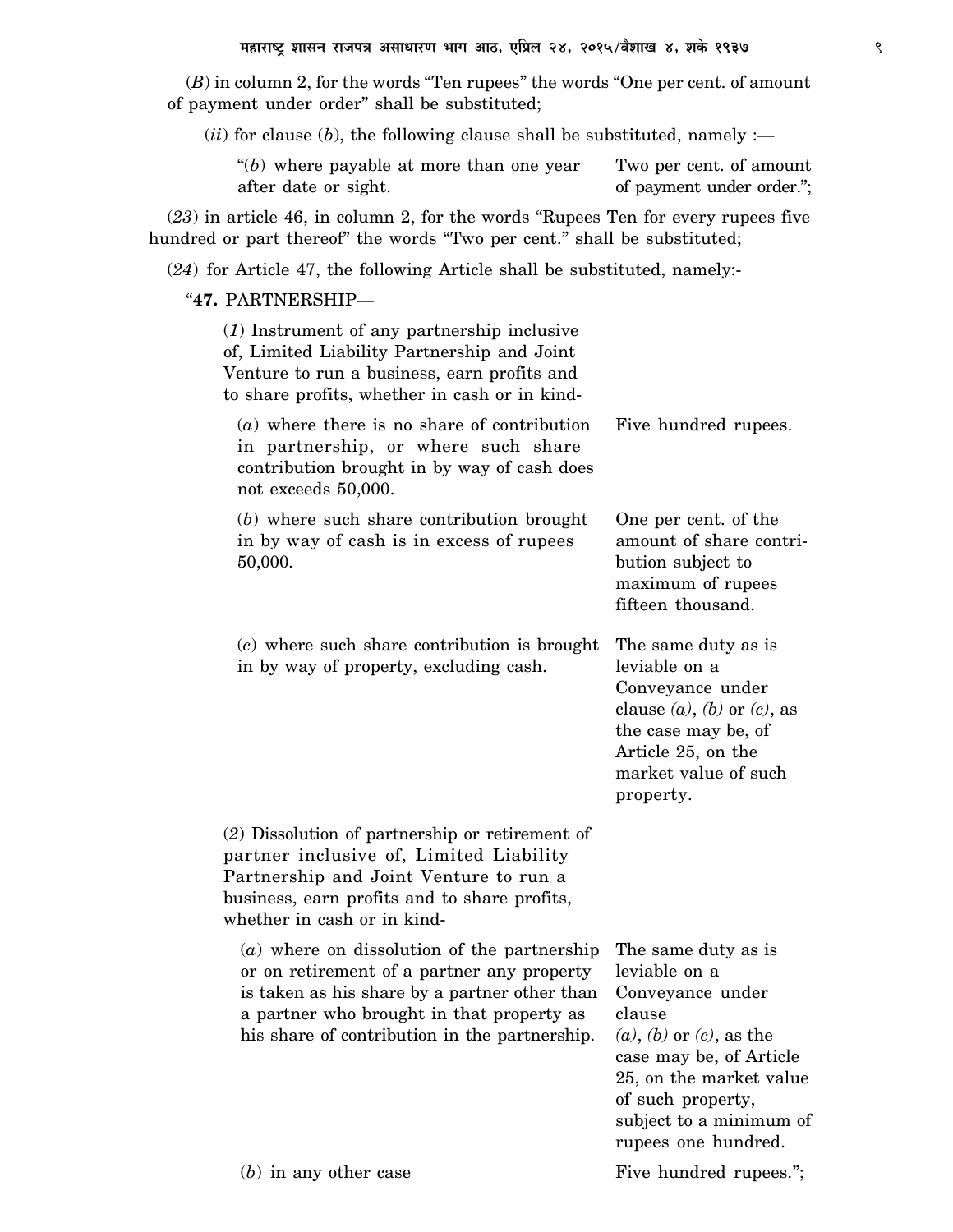(*25*) in Article 48,—

 $(i)$  in clause  $(a)$ , in column 2, for the words "One hundred rupees" the words "Five hundred rupees" shall be substituted;

(*ii*) in clause *(b*), in column 2, for the words "One hundred rupees" the words "Five hundred rupees" shall be substituted;

(*iii*) in clause *(c)*, in column 2, for the words "One hundred rupees" the words "Five hundred rupees" shall be substituted;

(*iv*) in clause *(d*), in column 2, for the words "One hundred rupees" the words "Five hundred rupees" shall be substituted;

(*v*) in clause *(e)*, in column 2, for the words "One hundred rupees" the words "Five hundred rupees" shall be substituted;

(*vi*) in clause *(f)*, in sub-clause (*ii*), in paragraph *(a),* for the words "grandson, grand-daughter or such other close relative" the words "son, grandson, granddaughter or father, mother, brother or sister of the spouse" shall be substituted";

(*vii*) in clause *(h)*, in column 2, for the words "One hundred rupees" the words "Five hundred rupees" shall be substituted;

(*26*) for Article 51, the following Article shall be substituted, namely :—

| "51. RECONVEYANCE OF MORTGAGE | Five hundred |
|-------------------------------|--------------|
| PROPERTY                      | rupees.";    |

(*27*) in Article 52 , in column 1, in clause *(a)*, after the words "above relations" the words "without consideration in any form" shall be added;

(*28*) in Article 53, in column 2, for the words, brackets and figures "Same duty as a Bond (Article 13) for the amount of the loan secured" the figure and words "One per cent. of the amount of the loan secured, subject to a minimum of rupees five hundred" shall be substituted;

(*29*) for Article 54, the following Article shall be substituted, namely :—

**"54.** SECURITY BOND OR MORTGAGE 0.5 per cent. for the DEED, where such security bond or mortgage amount secured by deed is executed by way of security for the such deed subject to due execution of an office, or to account for money the maximum of ten or other property received by virtue thereof, or lakh rupees: by a surety to secure the due performance of a Provided that, where contract, or in pursuance of an order of the court on an instrument or a public officer, not being otherwise provided executed by a person for by the Maharashtra Court-fees Act. for whom a person

stands surety and executes security bond or a mortgage deed, duty has been paid under article 40, then the duty payable shall be one hundred rupees."; LX of 1959.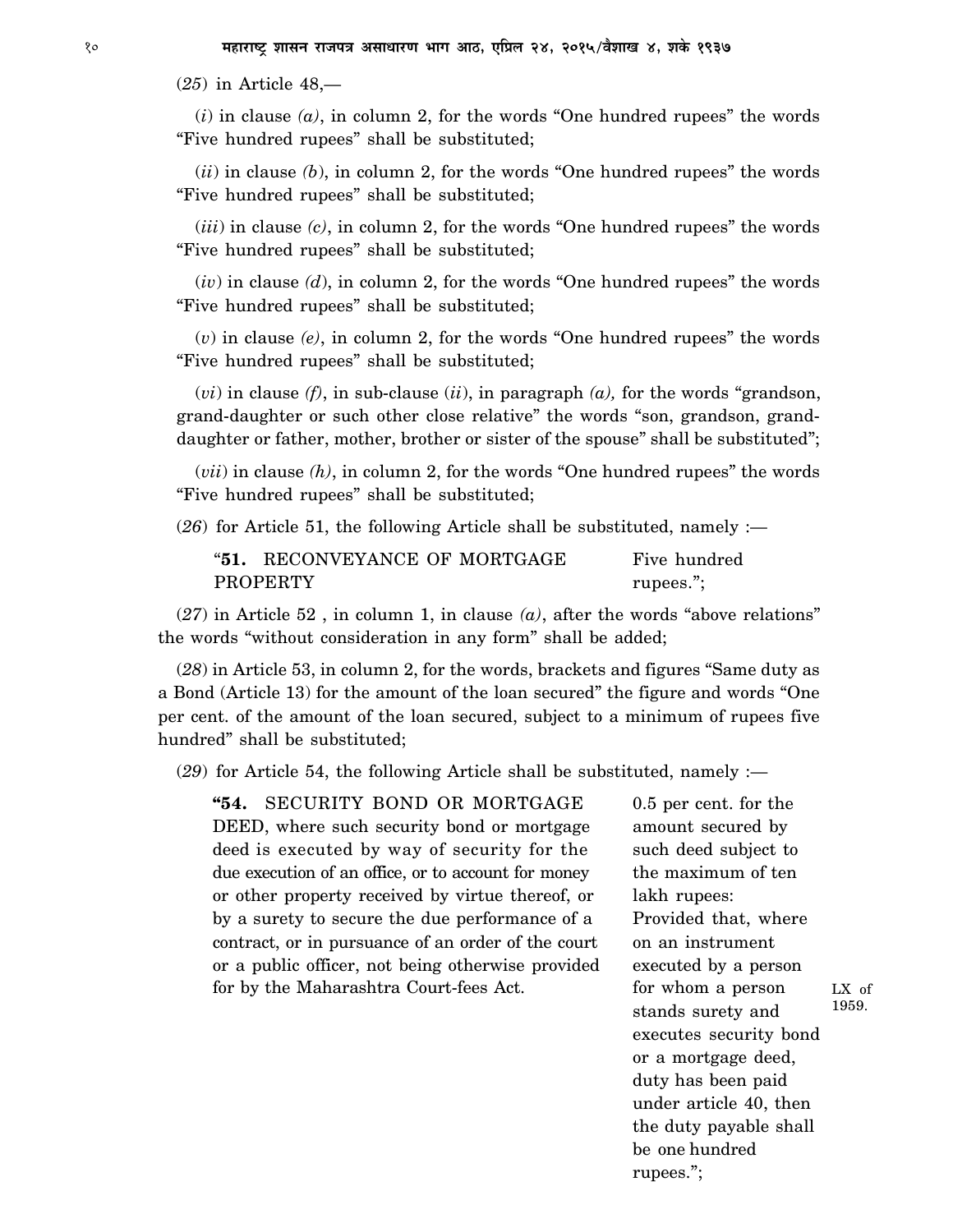## *Exemptions*

Bond or other instrument, when executed,-

(*a*) by any person for the purpose of guaranteeing that the local income derived from private subscriptions to a charitable dispensary or hospital or any other object of public utility shall not be less than a specified sum per mensem;

(*b*) under the rules made by the State Government under section 114 of the Maharashtra Irrigation Act, 1976; Mah. XXXVIII of 1976.

(*c*) by a person taking advance under the Land Improvement Loans Act, 1883 or the Agriculturists Loans Act, 1884 or by their sureties as security for the repayment of such advances; 1883. XII of 1884.

> (*d*) by officers of the Government or their sureties to secure the due execution of an office or due accounting for money or other property received by virtue thereof.

(*30*) in Article 55, -

 (*i*) in clause *(A)*, in sub-clause *(i)*, in column 2, for the words "Ten rupees for every rupees five hundred or part thereof of" the words "Two per cent. of" shall be substituted;

(*ii*) in clause *(B)*,-

(*a*) in sub-clause *(i)*, in column 2, for the portion beginning with the words "The same duty" and ending with the words "but not exceeding two hundred rupees" the words "Five hundred rupees" shall be substituted;

(*b*) in sub-clause *(ii)*, in column 2, for the portion beginning with the words "The same duty" and ending with the words "but not exceeding two hundred rupees" the words "Five hundred rupees " shall be substituted.

(*31*) in Article 59, -

(*i*) in clause *(a)*, in column 2, for the words and figures "Fifty *paise* for every rupees 100 or part thereof" the figures and words "0.5 per cent." shall be substituted;

(*ii*) in clauses *(b)*, *(c)* and *(d)*, in column 2, for the portion beginning with the words "The same duty" and ending with the words "subject to a maximum of two hundred rupees" the words "Five hundred rupees" shall be substituted.

(*32*) in Article 60, in column 2, for the portion beginning with the words "The same duty" and ending with the words "which is subject matter of transfer" the following portion shall be substituted, namely:-

"The same duty as is leviable on lease under clause *(i)*, *(ii)*, *(iii)* or *(iv)*, as the case may be, of Article 36, for the remaining period of lease";

(*33*) in Article 61, -

(*i*) in entry *(A)*,-

 $(I)$  in sub-entry  $(a)$ , in sub-clause  $(i)$ , in column 2, for the words "Ten rupees" for every rupees five hundred or part thereof" the words "Two per cent." shall be substituted;

XIX of